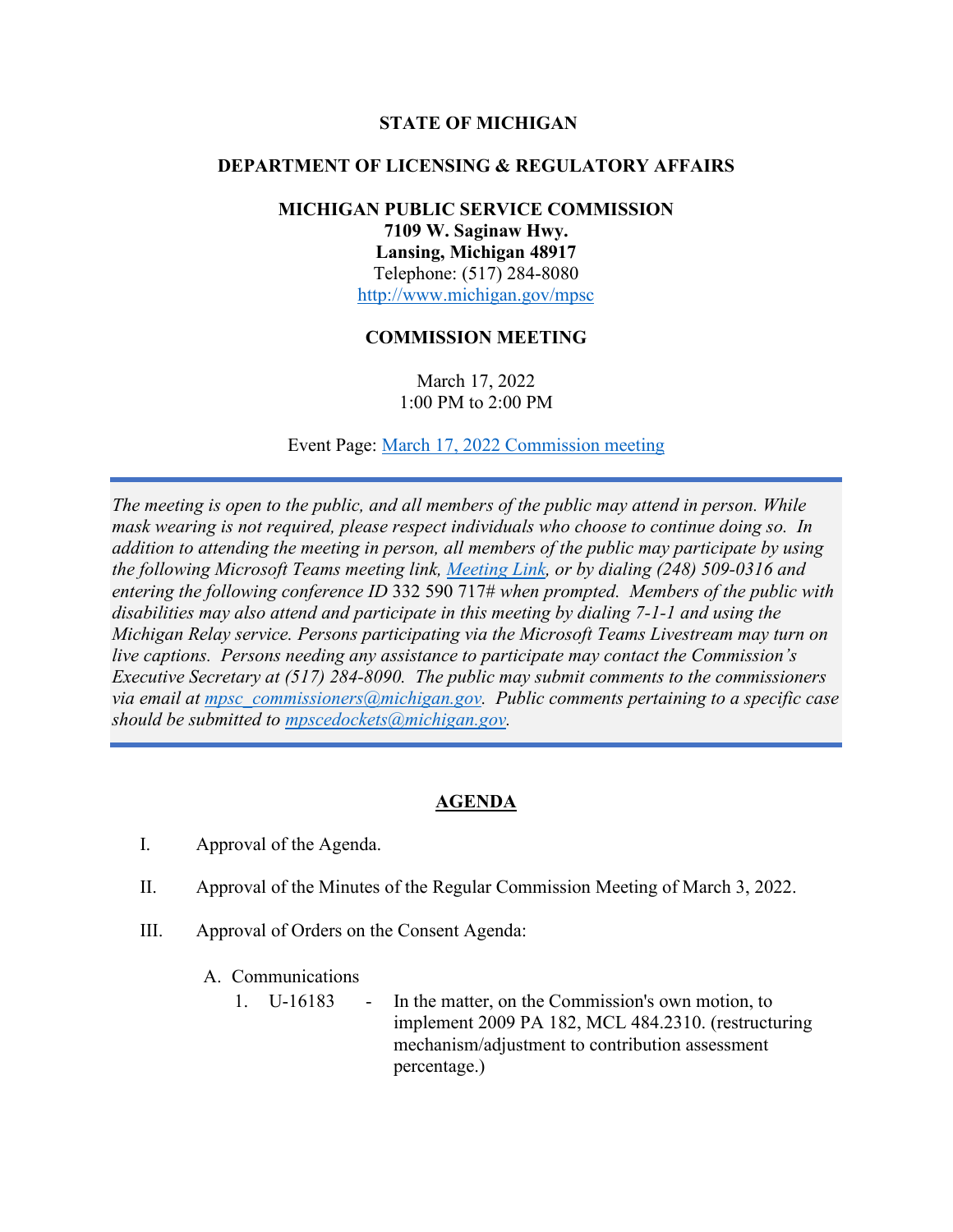- 2. U-21217 In the matter of the joint application for Commission approval of an interconnection and mutual traffic exchange agreement between Ace Telephone Company of Michigan, Inc. and Level 3 Communications, LLC. (interconnection agreement.)
- 3. Minute Action - AT&T (9-1-1 wireless, U-14000, invoice no. 517 R41- 0001 067 9 dated March 1, 2022).
- 4. Minute Action Peninsula Fiber Network LLC (9-1-1 wireless, U-14000, invoice no. INV-3006 dated March 1, 2022).
- 5. Minute Action Peninsula Fiber Network Next Generation LLC (9-1-1) wireless, U-14000, invoice no. INV-1147 dated March 1, 2022).

#### B. Electric

- 1. U-20874 In the matter, on the Commission's own motion, regarding the regulatory reviews, revisions, determinations, and/or approvals necessary for Alpena Power Company to fully comply with Public Act 295 of 2008, as amended by Public Act 342 of 2016. (energy waste reduction/proposed settlement agreement.)
- 2. U-21054 In the matter of the application of Northern States Power Company for approval to implement a power supply cost recovery plan for the 12 months ending December 2022. (proposed settlement agreement.)
- 3. U-21156 In the matter of the complaint of Garth Cooper against Consumers Energy. (request to withdraw/final order.)
- 4. U-21171 In the matter of the application of Consumers Energy Company for approval of a one-time voluntary refund of revenue. (motion to close the docket/final order.)

#### C. Gas

|    | 1. U-20548 | - In the matter of the application of Northern States Power |
|----|------------|-------------------------------------------------------------|
|    |            | Company for reconciliation of its gas cost recovery plan    |
|    |            | (Case No. U-20547) for the 12 months ended March 31,        |
|    |            | 2021. (proposed settlement agreement.)                      |
| 2. | Minute     | - ANR Pipeline Company (FERC Docket No. RP22-501-           |
|    | Action     | $000$ ).                                                    |

#### IV. Approval of other Orders:

### A. Electric

1. U-20629 - In the matter, on the Commission's own motion, to establish a workgroup to review the service quality and reliability standards for electric distribution systems and to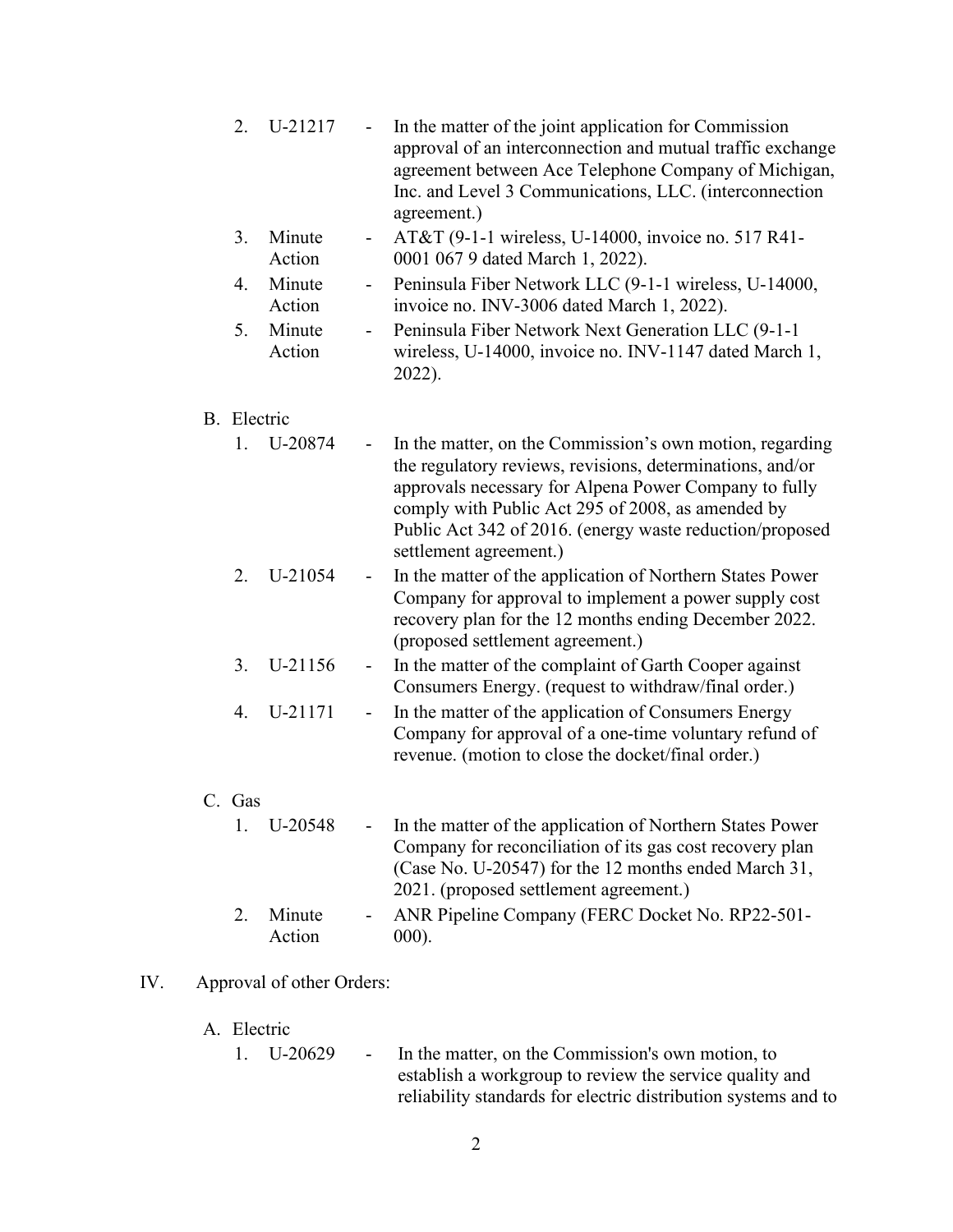recommend potential improvements to the standards. (rulemaking/interim order.)

- 2. U-20630 In the matter, on the Commission's own motion, to establish a workgroup to review the technical standards for electric service and to recommend potential improvements to the standards. (rulemaking/interim order.)
- 3. U-20867 In the matter, on the Commission's own motion, regarding the regulatory reviews, revisions, determinations, and/or approvals necessary for Indiana Michigan Power Company to fully comply with Public Act 295 of 2008, as amended by Public Act 342 of 2016. (energy waste reduction/final order.)
- 4. U-20875 In the matter, on the Commission's own motion, regarding the regulatory reviews, revisions, determinations, and/or approvals necessary for Consumers Energy Company to fully comply with Public Act 295 of 2008, as amended by Public Act 342 of 2016. (energy waste reduction/proposed settlement agreement.)
- 5. U-20890 In the matter, on the Commission's own motion, to promulgate rules governing electric interconnection and distributed generation and to rescind legacy interconnection and net metering rules. (rulemaking/interim order.)
- 6. U-20963 In the matter of the application of Consumers Energy Company for authority to increase its rates for the generation and distribution of electricity and for other relief. (petition for rehearing.)
- 7. U-21023 In the matter, on the Commission's own motion, to commence a collaborative to consider issues related to implementation of effective electric demand response tariffs and efficient deployment of load-modifying resources. (*ex parte*/final order.)
- 8. U-21090 In the matter of the application of Consumers Energy Company for approval of an integrated resource plan under MCL 460.6t, certain accounting approvals, and for other relief. (applications for leave to appeal.)
- 9. U-21097 In the matter of the application of Northern States Power Company for authority to increase electric rates in the state of Michigan. (proposed settlement agreement.)
- 10. U-21150 In the matter, on the Commission's own motion, to propose revision to the rules governing consumer standards and billing practices of electric and natural gas utilities regulated in accordance with 1919 PA 419, as amended; 1939 PA 3, as amended; and 1965 PA 380. (rulemaking/interim order.)